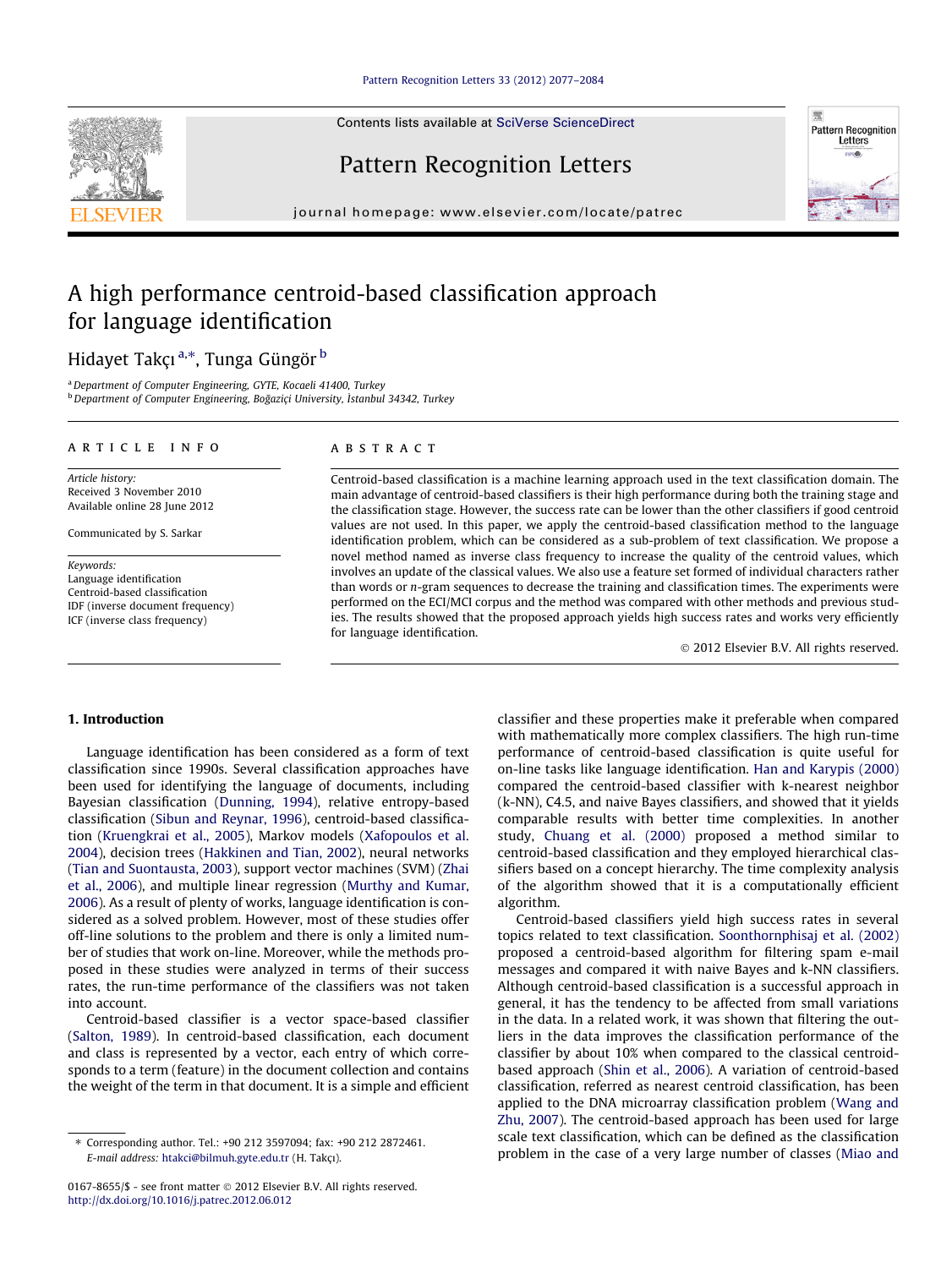[Qiu, 2009](#page-7-0)). Two characteristics of this domain, data sparsity and highly imbalanced classes, cause a decrease in the performance of the traditional text classification schemes. Centroid-based classifiers operate in linear time that is proportional to the number of data samples and are thus quite efficient. Based on this property, they are suitable for classification tasks that work on large volumes of data.

Although centroid-based classification shows a successful behavior in a variety of tasks, it has two main problems [\(Tan,](#page-7-0) [2007\)](#page-7-0). The first one is the model misfit in the sense that the algorithm is too sensitive to the training data. The second problem is its relatively lower success performance in some domains when compared to other classification algorithms. One solution for the performance problem is applying normalization and smoothing techniques on the data, which was shown to increase the success rates significantly ([Lertnattee and Theeramunkong, 2006](#page-7-0)). Another approach is increasing the discriminative power of the centroid values that represent the classes. Term weighting methods can be used for this purpose. Adjusting the weights of the centroids using inter-class and intra-class term frequencies increases the classification performance of the classifier ([Tan, 2008; Guan](#page-7-0) [et al., 2009\)](#page-7-0). The most widely used term weighting scheme is tfidf (term frequency – inverse document frequency), in which terms common to most of the documents are less discriminative for classification [\(Salton and Buckley, 1988](#page-7-0)). There are some more sophisticated term weighting schemes such as Okapi BM25 ([Robertson](#page-7-0) [and Walker, 2000](#page-7-0)), LTU ([Buckley et al., 1996](#page-7-0)), TF-ICF (term frequency – inverse corpus frequency) ([Reed et al., 2006](#page-7-0)), and STW (supervised term weighting) ([Debole and Sebastiani, 2003\)](#page-7-0).

Another problem of the centroid-based classifier is the large number of features in the feature vector. The problem can be solved by either designing a small feature set or feature selection. A number of techniques for feature selection such as information gain, chi square, and mutual information have been applied successfully in the literature ([Chizi et al., 2009](#page-7-0)). Syntactic and semantic information in the sentences can also be incorporated into the feature selection model ([Özgür and Güngör, 2010](#page-7-0)).

In this paper, we propose a novel approach for language-based text classification. The decisions underlying the proposed approach and the properties of the method are listed below:

- The main problem in vector space-based models is the high dimensionality of the feature set. In language identification systems that use common words or n-gram sequences, the number of features is between 1000 and 3500 ([Grefenstette, 1995\)](#page-7-0). The method we propose is based on characters (letters and special characters) that occur in the documents and we use a feature vector formed of 54 features. Since it is a character-based approach, feature extraction and processing can be done very efficiently.
- Language identification systems are generally used on-line in the preprocessing stages of several application areas such as information retrieval, machine translation, and text summarization. Thus, the time complexity of these systems should be as low as possible. In this respect, in addition to using a low dimensional feature space, selection of the classification method is critical. For this purpose, we use the centroid-based classification approach, which is highly efficient for training and testing of data.
- To overcome the accuracy problem of centroid-based classification, we propose a method named as ICF (inverse class frequency). ICF determines the importance of a term based on the number of occurrences of the term in the classes. In this respect, it differs from inverse document frequency by making use of the term frequency distributions within the classes rather than the whole corpus.

The rest of the paper is organized as follows. Section 2 gives a literature survey related to language identification studies. Section [3](#page-2-0) explains briefly the centroid-based text classification method. Section [4](#page-2-0) gives the details of the methodology used in this work. Section [5](#page-4-0) explains the data set and the experiments and compares the results of the proposed method with previous studies. Section [6](#page-6-0) concludes the paper.

# 2. Related work on language identification

There has been a significant amount of work on language identification and success rates close to 100% were obtained for large documents. However, similar performance ratios cannot be obtained for short documents like query texts. In most of the studies, some common words and character and word n-grams are accepted as the features that best distinguish different languages. Since language identification is a classification problem, several statistical and machine learning techniques used in text classification have been successfully applied to this problem.

One of the pioneering studies in language identification used common words and unique combinations of characters ([Grefenstette, 1995\)](#page-7-0). Using common words or letter combinations is known as a linguistically-oriented language identification technique. A widely-known method that is frequently used in language identification is the n-grams approach. [Cavnar and Trenkle \(1994\)](#page-7-0) employed an *n*-gram method that made use of the list of the most frequently observed character n-grams. Another n-gram method was proposed by [Adams and Resnik \(1997\).](#page-7-0) The implementation in this work was based on the character  $n$ -gram approach of [Dunning \(1994\)](#page-7-0). Statistical approaches have also been applied for language identification. One of these studies is the work of [Dunning \(1994\)](#page-7-0), in which Markov models over n-gram frequencies were used. Another language identification study which uses a Markov model was done by [Xafopoulos et al. \(2004\)](#page-7-0).

Several machine learning techniques have been used in the domain of language identification. [Combrinck and Botha \(1995\)](#page-7-0) used histogram method for language based classification on 12 languages. [Prager \(2000\)](#page-7-0) employed a vector space model and performed experiments on 13 languages using n-grams. [Suzuki et al.](#page-7-0)  $(2002)$  used a method based on *n*-grams that was capable of identifying the language and character encoding schemes for a web document together. Takçı and Soğukpınar (2004) used a character-based method for language identification. In this work, 22 characters that occur frequently in different languages were used and the method was applied to four languages. [Ng and Selamat](#page-7-0) [\(2009\)](#page-7-0) performed language identification on Arabic texts by using letters as the features. They proposed a new letter weighting approach and obtained about 99.75% success rate.

As stated previously, although language identification can be regarded as a solved task for long documents, this is not the case for texts formed of a limited number of words. [Winkelmolen and](#page-7-0) [Mascardi \(2011\)](#page-7-0) applied statistical methods for identification of language in short documents such as SMS texts. In another work, the language of query texts was identified by analyzing The European Library (TEL) logs [\(Bosca and Dini, 2010\)](#page-7-0). [Gottron and Lipka](#page-7-0) [\(2010\)](#page-7-0) compared different approaches for language identification related to queries. They employed naive Bayes, Markov chain, frequency rank and vector space models.

[Vatanen et al. \(2010\)](#page-7-0) employed different n-gram models for the analyses of short texts formed of 5–21 characters. In order to decrease the execution time of the methods, they also employed the model pruning technique with different pruning parameters. In another work, [Grothe et al. \(2008\)](#page-7-0) showed that changing the out-of-place approach proposed by [Cavnar and Trenkle \(1994\)](#page-7-0) dynamically causes an increase in the classification accuracy. They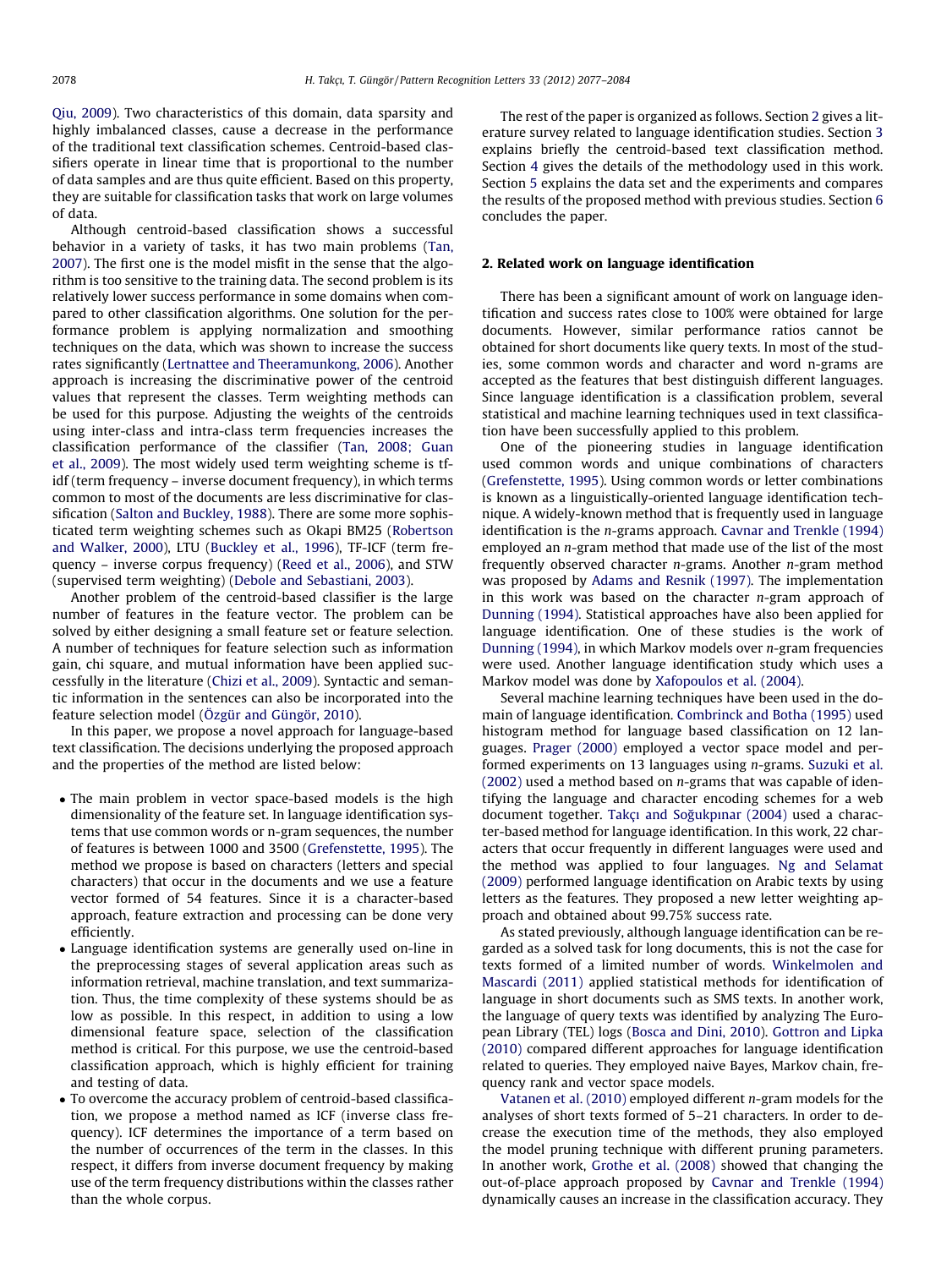<span id="page-2-0"></span>performed experiments for comparison of different language identification algorithms. An interesting study on language identification was done by [Bhargava and Kondrak \(2010\),](#page-7-0) which aims at identifying the language using data of proper names by SVMs. The experiments on the Transfermarkt corpus (a corpus containing European soccer player names) and 13 languages yielded about 80% success.

Although language identification studies mostly involve supervised learning strategies, there are some works based on unsupervised methods. [Amine et al. \(2010\)](#page-7-0) use artificial ants and k-means algorithms together for language identification. The authors presented a method based on the behavior of ants having collective and individual characteristics and ability to gather and sort objects. The method does not require the number of classes to be given a priori and this is determined by the artificial ants algorithm. The experiments were performed using three different similarity measures and it was observed that the choice of the similarity measure has an important role in this domain.

#### 3. Centroid-based text classification

The concept of centroid denotes the central value of a set of data. The data that belong to a class are represented by a point that is at the center of the class (the centroid value). In this way, each class is represented by a single centroid, based on the assumption that the central value of a set of data is the best representative of these data. In centroid-based text classification, during the training phase, simply the centroid value of each class is calculated. To identify the correct class of a new data sample during testing, the similarity of the sample to each centroid is calculated and it is assigned to the most similar class.

Centroid-based text classification is an efficient method based on the vector space representation model. Each document is represented by a vector  $\vec{d}$  and each element of the vector corresponds to a term in the document collection. Usually the tf-idf metric is used to assign weights to the terms. An element in a centroid vector corresponding to a term denotes an average value for this term in all the documents in this class and is accepted as a representative value for the whole class with respect to the term. We will use the following notation throughout the paper:

| number of classes                                                         |
|---------------------------------------------------------------------------|
| number of terms                                                           |
| a document                                                                |
| term weighting vector of document d                                       |
| class <i>i</i>                                                            |
| centroid vector of class $c_i$ , $\vec{c}_i = [c_{i1}, c_{i2}, , c_{in}]$ |
| term <i>i</i>                                                             |
| the set of documents in the corpus                                        |
| the set of documents belonging to class $c_i$                             |
| the set of classes in the corpus                                          |
| the set of classes containing term $t_i$                                  |
| the set of documents belonging to class $c_i$ and                         |
| containing term $t_i$                                                     |
|                                                                           |

There are mainly two methods for forming the centroid vectors from the training data ([Guan et al., 2009](#page-7-0)). The first one is arithmetic average centroid (AAC), where the elements in a centroid are simply the mean values of the corresponding term weights in the document vectors belonging to the class. The centroid vector  $\vec{c}_i$  of class  $c_i$  is formed as follows:

$$
\vec{c}_i = \frac{1}{|D_{c_i}|} \sum_{d \in D_{c_i}} \vec{d}
$$
 (1)

The second method is cumuli geometric centroid (CGC) that uses the sum of the term weights rather than their average:

$$
\vec{c}_i = \sum_{d \in D_{c_i}} \vec{d}
$$
 (2)

There are different variations of the basic AAC and CGC methods. An effective one of these variations is the CFC (class feature centroid) method [\(Tan, 2008](#page-7-0)), where the weights in the centroid vector of a class are computed by taking into account the document and class ratios for the terms. The weight of term  $t_i$  in class  $c_i$ ,  $c_{ii}$ , is calculated as follows:

$$
c_{ij} = b^{\frac{|D_{c_i, t_j}|}{|D_{c_i}|}} \log \left( \frac{|C|}{|C_{t_j}|} \right) \tag{3}
$$

where b is a constant greater than one. The first part of the equation is referred as the inner-class term index and the second part as the inter-class term index.

As each class is represented by a centroid, a document in the test set is categorized using a similarity measure. The test document is compared to each centroid and it is assigned to the class yielding the maximum similarity value. A commonly used similarity measure is cosine similarity. Given a document d, the similarity between d and each class is calculated and the maximizing similarity value is selected:

$$
sim(d, c_i) = \frac{\vec{d} \cdot \vec{c}_i}{|\vec{d}| \cdot |\vec{c}_i|}, \quad \text{for } i = 1, \dots, k
$$
 (4)

 $argmax_i sim(d, c_i)$ 

# 4. The methodology

We propose a new method, inverse class frequency, to improve the discriminative power of the centroids and thus the training and classification performances. Similar approaches that take the term distributions in classes into account for text classification have been proposed in the literature ([Min, 2003; Keim et al., 2009\)](#page-7-0). The approach we propose in this study differs from the previous works in three ways. First, we use the class frequencies in centroid-based learning and for language identification rather than document classification. Second, instead of simply incorporating a ratio of the number of classes in the formula, we use class frequencies as an updating factor in the centroids. Third, we use a character-based feature set and there is no need for a feature selection step. To the best of our knowledge, this is a novel approach in centroid-based classification and language identification.

# 4.1. Inverse class frequency

In text classification systems, a critical factor that affects the performance of the classifier is term weighting [\(Leopold and Kin](#page-7-0)[dermann, 2002\)](#page-7-0). The weight of a term for a particular document indicates how much the term is related to that document. [Debole](#page-7-0) [and Sebastiani \(2003\)](#page-7-0) and [How and Kulathuramaiyer \(2004\)](#page-7-0) use supervised term weighting and give an analysis of some popular term weighting metrics. In the former one, a weighting score is computed for a term with respect to its relation to class labels. In the latter one, term weighting is done by choosing the most relevant items in the classes using a relevance score. An unsupervised approach is used by [Ko and Seo \(2004\)](#page-7-0) that is based on the bootstrapping framework and a feature projection technique.

In this work, we use a new term weighting scheme named as ICF (inverse class frequency). In ICF, the relevance of a term for a class depends on its average frequencies in that class and in other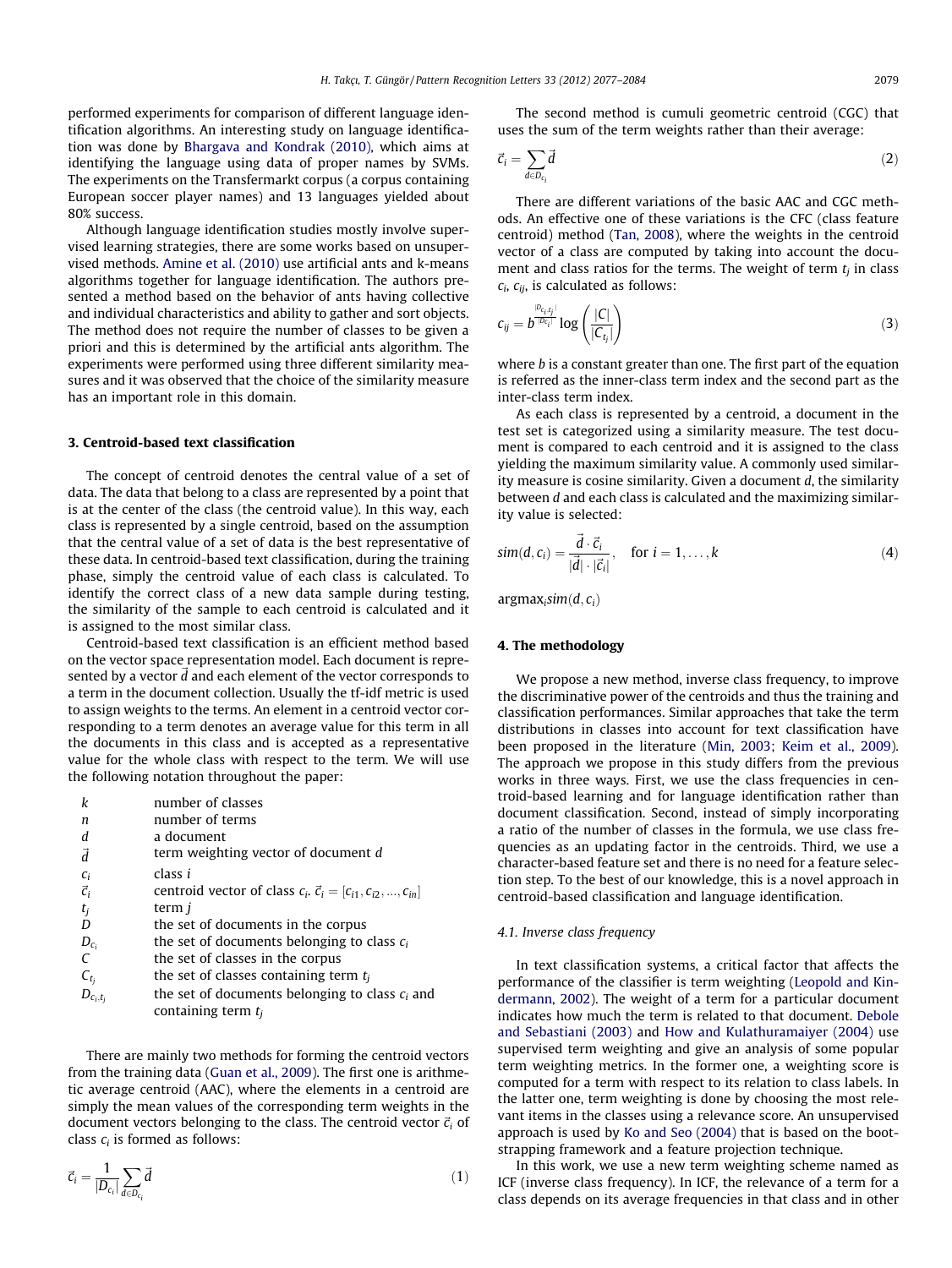classes in the corpus. This is different from the idf method and its variations which consider the number of documents or classes a term occurs in. Note that, although they share the same name, ICF and TF-ICF which is another method used in text classification ([Reed et al., 2006\) are different methods.](#page-7-0)

ICF makes use of the term frequency distributions within the classes. In ICF, we first form the centroid values using Eq. (1)  $(c_{ij}^{old})$  and then make the following modification on the centroid values to obtain new centroids ( $c_{ij}^{\mathit{new}}$ ):

$$
c_{ij}^{new} = \log \left( \frac{(c_{ij}^{old} + \varepsilon)^*}{\sum_{i=1...k} c_{ij}^{old}} sf \right)
$$
 (5)

where sf denotes a smoothing factor from the set {1,10,100, 1000, 10,000} and  $\epsilon$  < 0.001. Note that, unlike Eqs. (1) and (2), this formula takes into account both the term frequencies in a class and the ratio of these frequencies to the frequencies in the corpus. A term that appears frequently in the documents of a class but rarely in the documents of other classes will be deemed as an important term for that class. We use the logarithm function and a smoothing factor to prevent large deviations in the centroid values. The training and the testing algorithms for the ICF method are shown in Fig. 1.

As stated previously, when a test document is to be classified, the similarity of the document to each class is computed by using the test document vector and the class centroid vectors as parameters in the similarity measure. In classical methods like AAC and CGC, the test document vector is formed using the tf-idf values of the terms. On the other hand, in ICF, the term weights in the document vector are tf values only. We can show the difference between the two approaches as follows, where the subscripts indicate the term weighting scheme:

For AAC and CGC: Similarity between  $\vec{d}_{tf-idf}$  and  $\vec{c}_{tf}$ .

For ICF: Similarity between  $\vec{d}_{tf}$  and  $\vec{c}_{tf-if}$ 

Since centroid-based classification is a class-based approach and idf involves a corpus-based calculation, in classical methods, we form the centroid vectors using term frequencies and we cannot incorporate corpus-based document frequencies (idf values). In ICF, however, the class frequencies are explicitly used in centroid calculations. In this respect, the importance of a term for a class is obtained with respect to its distribution in the classes. A term used in a class gets a high score if it occurs rarely in other

| <b>Module</b> Train<br>Input                                      |                                                                                                   |
|-------------------------------------------------------------------|---------------------------------------------------------------------------------------------------|
| Training set                                                      |                                                                                                   |
| Output                                                            |                                                                                                   |
| Centroid vector $\vec{c}_i$ for each class $c_i$                  |                                                                                                   |
| <b>Local variables</b>                                            |                                                                                                   |
| $freq_{i,k}$ : total frequency of letter $l_k$ in class $c_i$     |                                                                                                   |
| $freq_k$ : total frequency of letter $l_k$ in the corpus<br>begin |                                                                                                   |
| for each class $c_i$                                              |                                                                                                   |
| for each document $d_j$ in class $c_i$                            |                                                                                                   |
| for each letter $l_k$ in document $d_i$                           |                                                                                                   |
| $freq_{i,k} = freq_{i,k} + 1$                                     | // Increment class frequency of letter $l_k$                                                      |
| $freq_k = freq_k + 1$                                             |                                                                                                   |
|                                                                   | // Increment corpus frequency of letter $l_k$                                                     |
| end for<br>end for                                                |                                                                                                   |
| end for                                                           |                                                                                                   |
| for each class $c_i$                                              |                                                                                                   |
| for each letter $l_k$                                             |                                                                                                   |
|                                                                   | $c_{ik} = \log(((freq_{i,k} + 0.001) / freq_k)^*10)$ // Calculate centroid value $c_{ik}$ (sf=10) |
| end for                                                           |                                                                                                   |
| end for                                                           |                                                                                                   |
| end                                                               |                                                                                                   |
| <b>Module Test</b>                                                |                                                                                                   |
| Input                                                             |                                                                                                   |
| Test document d                                                   |                                                                                                   |
| Centroid vector $\vec{c}_i$ for each class $c_i$                  |                                                                                                   |
| Output<br>Class index of document d                               |                                                                                                   |
| <b>Local variables</b>                                            |                                                                                                   |
| $\vec{f}$ : frequency vector of letters in the corpus             |                                                                                                   |
| begin                                                             |                                                                                                   |
| for each letter $l_k$ in document d                               |                                                                                                   |
| $f_k = f_k + 1$                                                   | // Increment document frequency of letter $l_k$                                                   |
| end for                                                           |                                                                                                   |
| for each class $c_i$                                              |                                                                                                   |
| compute $sim(\vec{f}, \vec{c}_i)$                                 |                                                                                                   |
| end for                                                           |                                                                                                   |
| <b>return</b> arg max, $sim(\vec{f}, \vec{c})$                    |                                                                                                   |
| end                                                               |                                                                                                   |

Fig. 1. Training and testing algorithms for ICF (sf = 10 and  $\varepsilon$  = 0.001)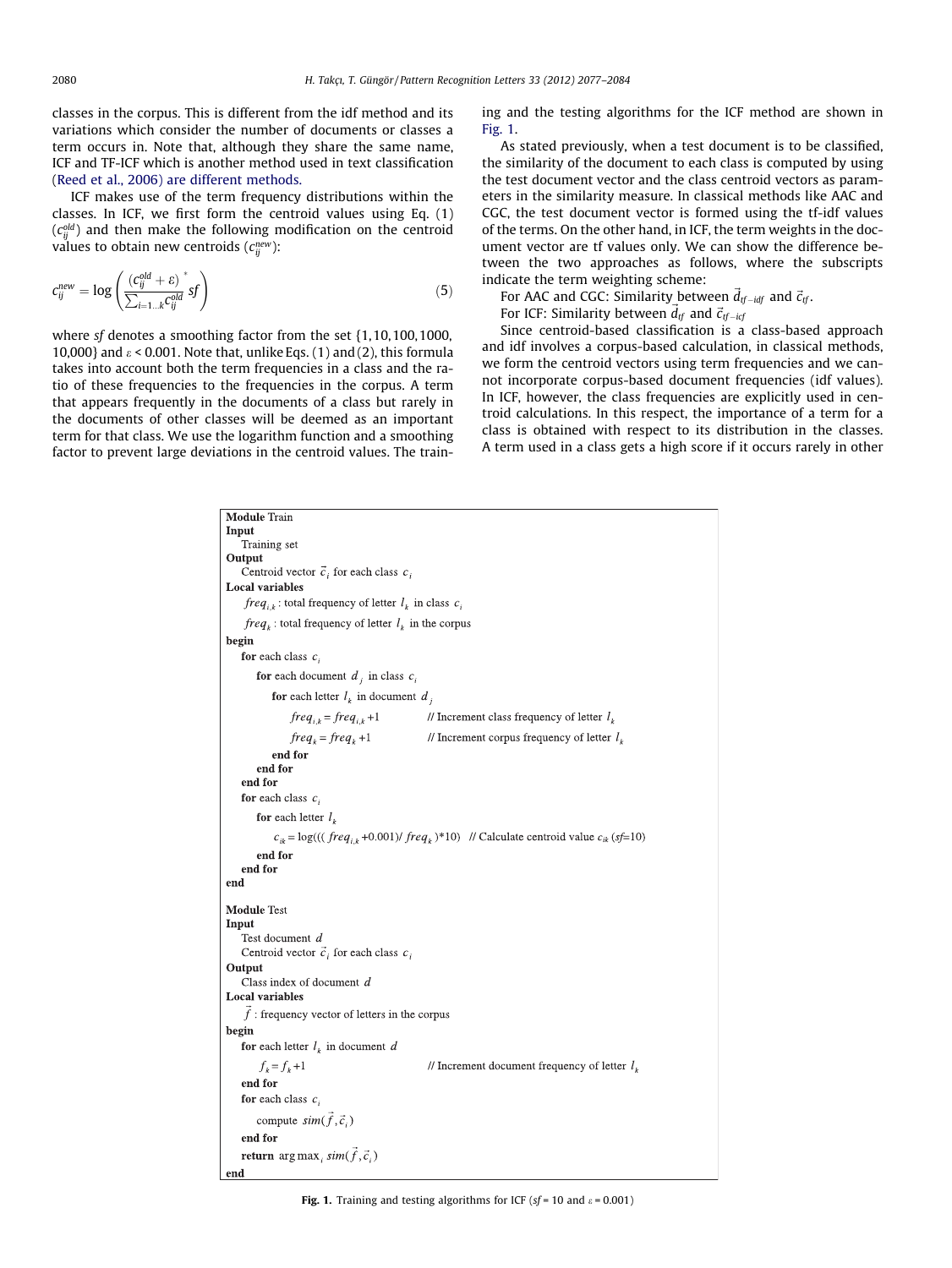<span id="page-4-0"></span>Table 1 idf and icf values of example characters ( $sf = 10, \varepsilon = 0.001$ )

| Character | Language |            |            |            |            |            |            |            |      |
|-----------|----------|------------|------------|------------|------------|------------|------------|------------|------|
|           | DUT      | <b>ENG</b> | <b>FRE</b> | <b>GER</b> | <b>ITA</b> | <b>POR</b> | <b>SPA</b> | <b>SWE</b> | TUR  |
| a         | 0        | 0          | 0          | 0          | 0          | 0          | 0          | 0          | 0    |
|           | 2.68     | 2.70       | 2.74       | 2.55       | 2.93       | 2.91       | 2.92       | 2.58       | 2.91 |
|           | 0        | 0          |            | 0          | 0          | 0.88       | 0          | 0          | 0.32 |
|           | 0        | 0          | 2.67       | 0          | 0          | 3.43       | 0          | 0          | 3.84 |
| ö         | 0        | 0          | 0.47       | 0          | 0          | $\Omega$   | 0.18       | 0          | 1.09 |
|           | 0        | 0          | 3.15       | 1.53       | 0          | 0          | 3.55       | 0          | 3.47 |

classes, but its score decreases if it is also used frequently in the other classes. In addition, the icf value is more sensitive to the training data than the idf value as required by a high performance classification method.

# 4.2. Discriminative power of inverse class frequency

For language identification, the most important property of ICF is its high discriminative power for language-specific characters (characters that are in the alphabets of one or a few languages only). For instance, considering the set of languages in the European corpus initiative multilingual corpus (the corpus used in this work), the letter  $\varsigma$  appears in the alphabets of French, Portuguese and Turkish languages only, while the letter ö appears in the alphabets of French, German, Spanish and Turkish. If we can increase the importance of such characters during classification the performance will be higher, since the classes will be separated more from each other. Table 1 compares the idf values (first row for each character) and the icf values (second row for each character) in different languages of some example characters. The values in the table were obtained using the training data in the corpus used in this work (see Section 5.1). We used  $sf = 10$  which gave the best results in the experiments and  $\varepsilon$  = 0.001 in calculating the icf values.

As can be seen from the table, the importance of the languagespecific characters becomes clearer in the ICF weighting scheme. For instance, the icf values of  $c$  and  $\ddot{o}$  are much higher than the corresponding idf values in the languages they are used. This is a desired property since these letters are important clues in determining the correct language. In addition, while the idf weight of a is zero in all these languages showing that it is used in all the documents, the corresponding icf values are slightly different among the languages. Thus the ICF method increases the discriminative power of both the language-specific characters and the common characters.

#### 5. Experiments and results

In this section, we first explain the data set used in the experiments and the performance measures used for evaluation. Then we compare the proposed method in detail with several other methods and previous studies.

## 5.1. Data set and performance measures

In the experiments we used the European Corpus Initiative Multilingual Corpus I (ECI/MC1),<sup>1</sup> which is one of the most widely used corpora in language identification studies [\(Armstrong-Warwick](#page-7-0) [et al., 1994\)](#page-7-0). The ECI/MC1 corpus contains almost 100 million words in 27 (mainly European) languages. The corpus is formed of documents from several genres such as newspaper texts, novels, scientific papers, transcribed speech, legal texts, and dictionary entries.

We performed the experiments on nine languages in this corpus. The languages and the number of characters used for each language are as follows: Dutch (DUT-291 K), English (ENG-108 K), French (FRE-108 K), German (GER-171 K), Italian (ITA-99 K), Portuguese (POR-107 K), Spanish (SPA-107 K), Swedish (SWE-91 K), and Turkish (TUR-109 K). For each language, we used 90% of the data for training and 10% for testing, and we employed 10-fold cross validation in all the experiments.

The feature set consists of all the letters (Latin letters, extra letters, diacritics, and ligatures) in the alphabets of the nine languages. There are 54 features in the feature set which are as follows: a,à,á,â,ã,ä,å,b,c,ç,d,e,è,é,ê,ë,f,g,g˘,h,ı,i,ì,í,ï,j,k,l,m,n,ñ,o,ò,ó,ô,õ, ö,p,q,r,s,ş,t,u,ù,ú,û,ü,v,w,x,y,ß,z. We refer to the 26 letters of the English alphabet as common letters since each of them is used in a majority of the other languages. The other letters are referred as language-specific letters. As in other classification tasks, the success of language identification methods depends on the size of the test data. In order to determine the performance of the methods on data of varying sizes, we divided the test data into groups of different lengths ranging from 12 characters to 500 characters. For each length parameter, data of the appropriate size were taken randomly from the test data portion of the corpus.

For evaluating the success rates of the methods, we used the commonly used precision, recall, and f-measure metrics. For a language (class) *l*, let *correct<sub>l</sub>* and *predicted<sub>l</sub>* denote the set of test documents, respectively, that actually belong to the language  $l$  and that are classified as belonging to the language l by the method. Then the success rates are calculated as follows:

$$
precision_{l} = \frac{|correct_{l} \cap predicted_{l}|}{|predicted_{l}|}
$$

$$
recall_{l} = \frac{|correct_{l} \cap predicted_{l}|}{|correct_{l}|}
$$

$$
f-measure_l = 2 \frac{precision_l * recall_l}{precision_l + recall_l}
$$

# 5.2. Comparison of ICF with centroid-based methods

In order to observe the performance of the proposed method in language identification, we compared it with two other centroid updating methods, AAC and CFC. The results are shown in Table 2. The values in the table are averages of the results obtained for the nine languages. The test data were formed of 100-byte (100 characters) long documents taken randomly for each language.

When we also analyze the results on a language basis, we observe that ICF outperforms AAC and CFC in nearly all of the languages. The AAC method has a performance close to the performance of ICF for English, Swedish, and Turkish. CFC also seems successful for Turkish, but it does not yield high results for other languages. For English, the success of the proposed method is similar to the success ratios of the other methods. This is due to the fact that the English alphabet includes only the Latin letters which

| Table 2                                                                    |
|----------------------------------------------------------------------------|
| Average success rates of centroid-based methods (100-byte long test data). |

| Method | Precision | Recall | F-measure |
|--------|-----------|--------|-----------|
| AAC    | 0.890     | 0.887  | 0.889     |
| CFC    | 0.701     | 0.645  | 0.672     |
| ICF    | 0.971     | 0.975  | 0.973     |

<http://www.elsnet.org/eci.html>. The corpus is being distributed by ELSNET and can be ordered as CD-ROM.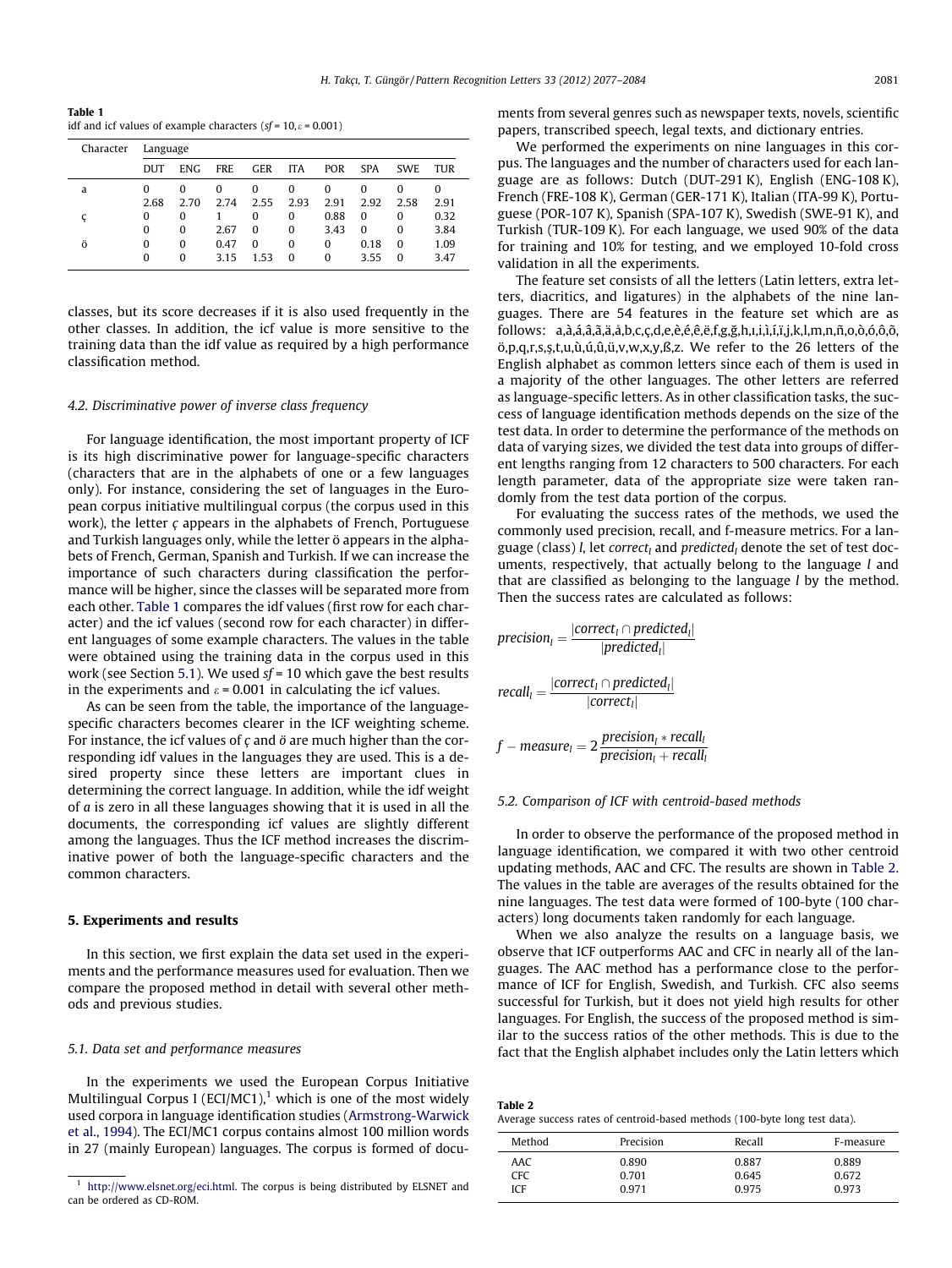#### Table 3

Comparison of the proposed method with related work.

| Method                                                                   | Training size | Test size                           | Result $(\%)$ |
|--------------------------------------------------------------------------|---------------|-------------------------------------|---------------|
| Dunning (1994)                                                           | 50 K          | 20 bytes                            | 92.00         |
| Bayesian classifier                                                      | 50 K          | 500 bytes                           | 99.90         |
|                                                                          | 5 K           | 500 bytes                           | 97.00         |
| Grefenstette (1995)                                                      |               | 100 bytes (trigrams)                | 98.96         |
| N-grams and short-terms                                                  |               | 100 bytes (short-terms)             | 98.68         |
| Adams and Resnik (1997)                                                  | 220 K         | 100-500 bytes (trigrams)            | 98.32         |
| Character $n$ -grams                                                     | 220 K         | 100-500 bytes (five-grams)          | 98.68         |
| Prager (2000)                                                            |               | 100 bytes (bigrams)                 | 93.50         |
| Vector space model over <i>n</i> -grams                                  |               | 100 bytes (trigrams)                | 97.70         |
|                                                                          |               | 100 bytes (four-grams)              | 98.20         |
| Xafopoulos et al. (2004)                                                 |               | 140 bytes                           | 99.00         |
| Hidden Markov model                                                      |               |                                     |               |
| Takçı and Soğukpınar (2004)                                              | 500 K         | 100 bytes                           | 99.00         |
| Centroid-based classification                                            |               |                                     |               |
| Kruengkrai et al. (2005)                                                 |               | 50 bytes (kernelized centroid)      | 95.90         |
| Kernelized centroid and support vector machines                          |               | 50 bytes (support vector machine)   | 99.70         |
| Vojtek and Bielikova (2007)                                              | $25 - 200K$   | 50 bytes (Dunning (1994))           | 97.95         |
| Markov models of Dunning (1994) and Teahan and Harper (2001)             |               | 50 bytes (Teahan and Harper (2001)) | 98.20         |
| Gottron and Lipka (2010)                                                 |               | 45.1 bytes (Naïve Bayes)            | 98.52         |
| Naïve Bayes, multinomial, Markov model, frequency rank, and vector space |               | 45.1 bytes (Multinomial)            | 97.63         |
|                                                                          |               | 45.1 bytes (Markov model)           | 73.13         |
|                                                                          |               | 45.1 bytes (Frequency rank)         | 59.93         |
|                                                                          |               | 45.1 bytes (Vector space)           | 61.04         |
| Our method                                                               | 50 K          | 100 bytes                           | 98.00         |

serve as a default alphabet for other languages. However, the success of ICF largely depends on the special characters in the languages. ICF shows a significant improvement over other methods especially for languages in which language-specific characters occur frequently.

Although CFC is a more sophisticated approach than AAC, it yields worse results, especially for recall. This is probably due to the nature of CFC that gives too much importance to rare terms and biases against frequent terms. Thus, by decreasing the importance of some frequent but discriminative terms, it may miss the correct classes of some documents when some of the important (rare) terms for a class do not occur in the test document. The CFC method gives successful results in subject-based text classification (e.g. [Guan et al., 2009](#page-7-0)), but its success falls behind the other methods in the domain of language identification. It seems that CFC is a more suitable approach when the documents to be classified are long documents.

#### 5.3. Comparison of ICF with previous work

In this section, we compare the centroid-based classification method proposed in this study with previous studies that yielded successful results in language identification. We included in the comparisons different types of classifiers (Bayesian, HMM, etc.) in order to observe the performance of the proposed methodology with respect to other approaches. The results are shown in Table 3. The performances shown in the table are averages of the success rates of the languages used in the experiment.

The work of [Dunning \(1994\)](#page-7-0) is one of the earliest statistical language identification studies. In this work, a Bayesian classifier was used. An accuracy rate of 92% was obtained with 50 K training data and 20 bytes test data. Increasing the test data size to 500 bytes improved the accuracies up to 99.9%. The high success rates in this early work were mainly due to incorporating only two languages in the system. The performances of the works based on the n-gram approach are around 97–98% for 100 bytes test data (for  $n = 3-5$ ). Although the n-gram models give successful results for trigramfive-gram sequences, they employ a high dimensional feature set and yield much higher time complexities than the centroid-based models.

[Xafopoulos et al. \(2004\)](#page-7-0) used an HMM classifier for identifying the language of web documents. They tested the method on five European languages and obtained 99% success rates on 140 bytes texts. A centroid-based model that uses a small feature set was proposed by [Takç](#page-7-0)ı and Soğukpı[nar \(2004\)](#page-7-0). The method was applied to four languages and a success rate of 99% was obtained. [Kruengkrai et al. \(2005\)](#page-7-0) proposed a language identification approach based on a concept named as string kernels. They used a kernelized centroid method and support vector machine which yielded 95.90% and 99.70% success rates, respectively, for 50-byte long data.

In another work, the authors focused on the use of the Markovian approach and compared two notable Markov models [\(Vojtek](#page-7-0) [and Bielikova, 2007](#page-7-0)). Experiments on the Reuters corpus that includes languages from several different families showed about 98% accuracies. [Gottron and Lipka \(2010\)](#page-7-0) compared several different approaches for language identification on short texts in the form of queries. They used n-character long features in the feature set and tested the models with different n values. They observed that the naïve Bayes approach outperformed the others.

### 5.4. Comparison of ICF with short-term and n-gram methods

We compared the ICF method with the short-term and  $n$ -gram approaches used frequently in language identification studies. The short-term approach is a linguistic method. The short-terms are formed of words that occur frequently in a language such as conjunctions, prepositions and adverbs. We identified 400 short-terms that have the highest frequencies for each language and the feature set was formed of the combination of all the short-terms. In the case of the *n*-gram approach, we used  $n = 3$  and identified 400 character trigrams with the highest frequencies for each language. Similarly, the set of all the trigrams formed the feature set. For the experiments, 100 documents were selected randomly for each language from the ECI/MC1 corpus. The tests were performed on 100 byte long documents.

[Fig. 2](#page-6-0) shows the success rates of the three methods for each language. The average success rates of all the languages are 96.85%, 95.44% and 95.88% for short-term, n-gram and ICF, respectively. We see that the short-term method outperforms the other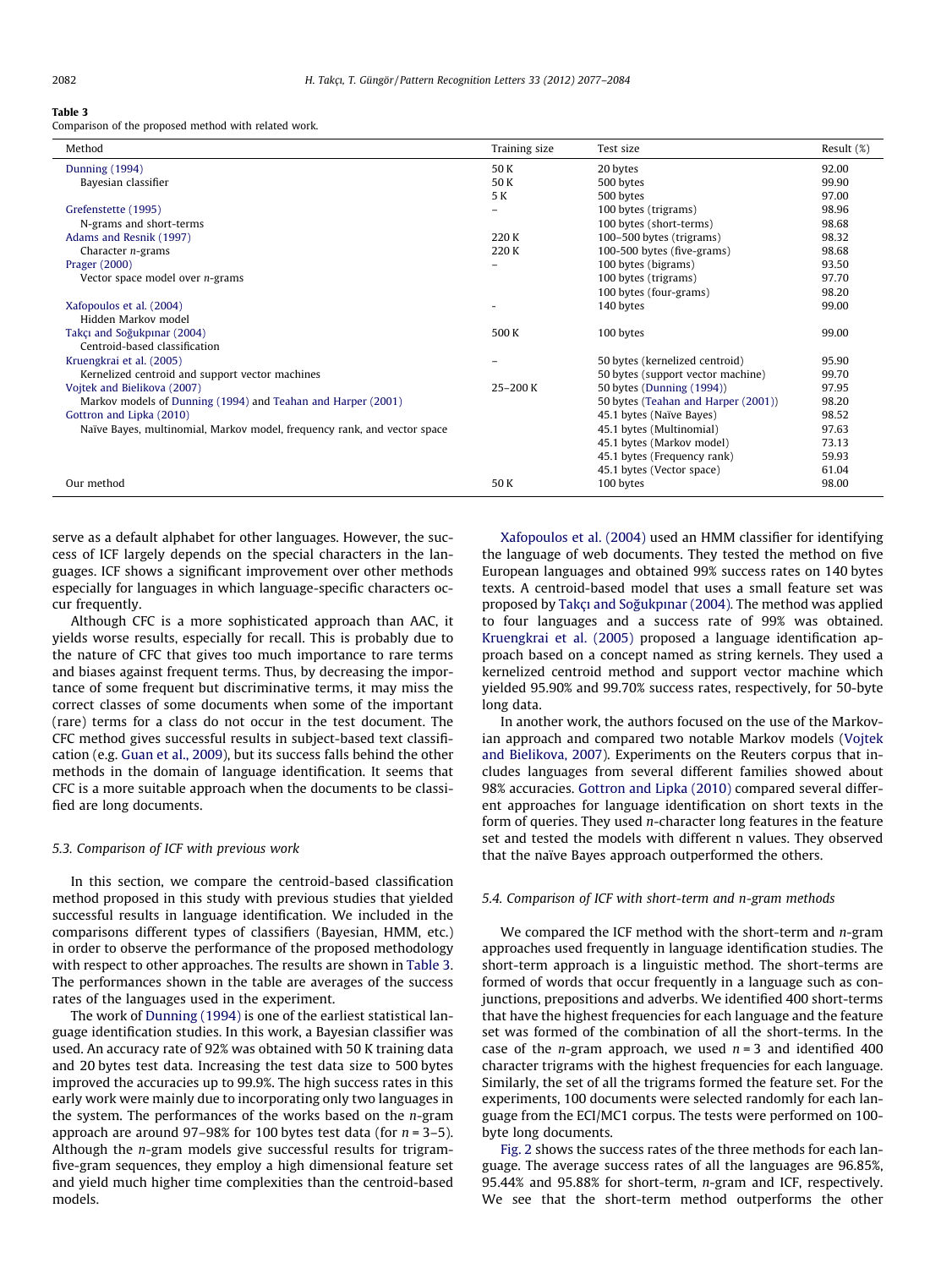<span id="page-6-0"></span>

Fig. 2. Accuracies of language identification methods for each language.



Fig. 3. Success rates (f-measure) of SVM methods and ICF method.

| Table 4                                         |  |
|-------------------------------------------------|--|
| Accuracies of MI, CHI and ICF methods (100-byte |  |
| long test data).                                |  |

| Method             | Accuracy |
|--------------------|----------|
| Mutual information | 89.20    |
| Chi-square         | 83.20    |
| ICF                | 97.50    |

methods. This is probably due to the sizes of the feature sets and the test data. While 400 short-terms can cover most of the common terms used in a language, 400 character trigrams seem insufficient to represent a language. Although the performance of ICF is worse than the short-term method, the feature set consists of only 54 single characters, which is a much smaller feature set than the other models. In addition, the number of features is independent of the number of languages involved in the system. Thus, we can regard the proposed approach as a simple approach that yields high success rates and owns a low time complexity.

## 5.5. Comparison of ICF with SVM

We also compared the proposed method with SVM, which is one of the most successful approaches used in text classification and language identification. We used the SVM-light implementation with three kernel types: linear, radial basis function (RBF) and sigmoid. The experiments were conducted on the ECI/MC1 corpus for the same set of languages with 100-byte long test documents. The same feature set was used in the experiments.

The results in terms of f-measure are shown in Fig. 3. It can be seen that for most of the languages ICF outperforms all the SVM implementations. It is followed by the linear and RBF SVMs, and the sigmoid SVM gives the worst results. The experiments indicate that ICF, which is a quite simple and efficient approach, shows better behavior than one of the state-of-the-art kernel methods.

# 5.6. Comparison of ICF with mutual information and chi-square methods

The centroid-based classification approach proposed in this paper is a term weighting method that can be employed in several text classification problems. In this respect, we compare the ICF method with the mutual information (MI) and the chi-square (CHI) term weighting schemes that are widely used in the text classification domain. We use the standard formulas for these two metrics as given by [Sebastiani \(2002\).](#page-7-0)

We repeated the experiments using the MI and CHI metrics on the same training and (100-byte long) test data with the same feature set. The results are shown in Table 4. The results indicate that ICF significantly outperforms the other two methods and is a more suitable approach for character-based language identification.

# 5.7. Analysis of results

The results of the experiments in the previous sections indicate that the centroid-based classifier that makes use of inverse class frequencies gives in general more successful results than the other classifiers for language identification. An important property of the method is its low (training and testing) time and space complexities. Having  $k$  languages and  $m$  features (terms), the time complexity is in the order  $O(km)$ . We used a very low value for the feature vector size ( $m = 54$ ). Thus, the documents can be processed, the centroids can be formed, and the similarities can be calculated very efficiently.

We also measured the training and testing (classification) time complexities of the proposed method empirically and compared it with the other methods discussed previously. The executions were performed on a desktop PC with Intel Core 2 Quad CPU, 2 GB RAM and 32-bit operating system. We measured the classification time as the total execution time for a set of 100 test documents where each document is 100-byte long. The classification times for the short-term, n-gram, SVM and ICF methods were obtained as 2.44 secs, 71.88 secs, 4.28 secs and 0.85 secs, respectively. For the training times, we used a training set of size 900 K formed of approximately 100 K training data for each language. The training times were obtained as 1300.09 secs, 2162.22 secs, 428.50 secs and 78.38 secs, respectively. Having a linear time complexity and operating on a small feature set, the ICF method gives the best execution times. The short-term and n-gram methods need more training and testing time since they use larger feature vectors. Although SVM uses the same feature set as the ICF method, it has a higher time complexity. Thus, we can state that the ICF approach yields more successful results and has lower time complexities than the other approaches for language identification.

## 6. Conclusions

Language-based text classification is an important text classification problem and language identification systems are used in the preprocessing stages of several other systems. In this paper, we proposed a novel approach for language identification that is based on centroid-based classification and that uses a low dimensional feature space formed of individual characters. Although centroidbased classification is a fast classification approach, its success is